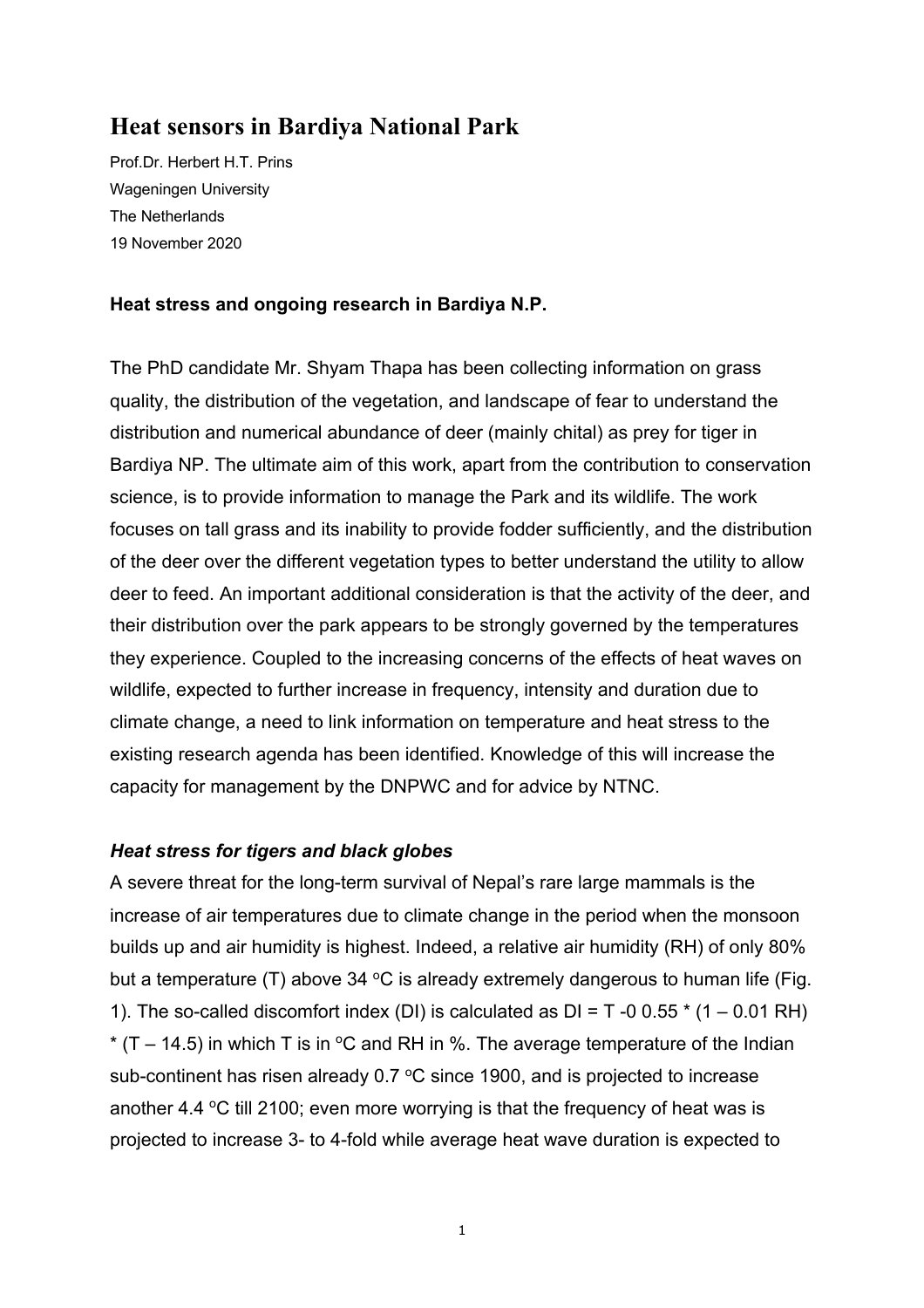double (Krishnan, R., et al. [2020]. Assessment of Climate Change over the Indian Region: A Report of the Ministry of Earth Sciences (MoES), Government of India).

Climate change models predict a rather fast increase in temperature for northern India and the Terai of Nepal. During recent years, every monsoon there is an increase in fatalities due to heat stroke, and particularly neonates pass away in increasing numbers in hospitals. Little is known of fatalities amongst wild mammals or birds. Reports from India till now focus on drowning during flooding events and reduced milk production as effect of heat (Sirohi & Michaelowa 2004 https://www.researchgate.net/publication/226241280\_Sufferer\_and\_cause\_Indian\_livestock\_and\_clim ate change) but thousands of cattle perished during heat waves in Australia and the USA (Lees et al. 2019: Animals 2019, 9, 322; doi:10.3390/ani9060322). Also or cattle, a heat stress index is available (see Jeelani et al. 2019: https://doi.org/10.1016/j.jtherbio.2019.03.017) which shows major effects if that index is higher than 80 with formula HS =  $(1.8*T^{\circ}C+32)$ - $($ (0.55-0.0055\*RH)\*(1.8\*T°C-26.8)). Because their physiology is different from that of people, the stress index is different.



| Heat stress Index<br>(°C) | Category        | Dangers                                                                                                                         |
|---------------------------|-----------------|---------------------------------------------------------------------------------------------------------------------------------|
| $27 - 32$                 | Caution         | Fatigue possible with prolonged exposure and/or physical activity                                                               |
| $32 - 41$                 | Extreme caution | Sunstroke, heat cramps and heat exhaustion possible with prolonged exposure<br>and/or physical activity                         |
| $41 - 54$                 | Danger          | Sun stroke, heat cramps or heat exhaustions likely, and heatstroke possible with<br>prolonged exposure and/or physical activity |
| <b>Above 54</b>           | Extreme danger  | Heat/sunstroke highly likely with continued exposure                                                                            |

*Figure 1. Human heat index table and broadly corresponding health impacts (National Weather Services, 2014. Beat the Heat Weather Ready Nation Campaign. National Oceanic and Atmospheric Administration. This may serve as an indication how mammals like tigers, rhino and primates could be affected (see text).*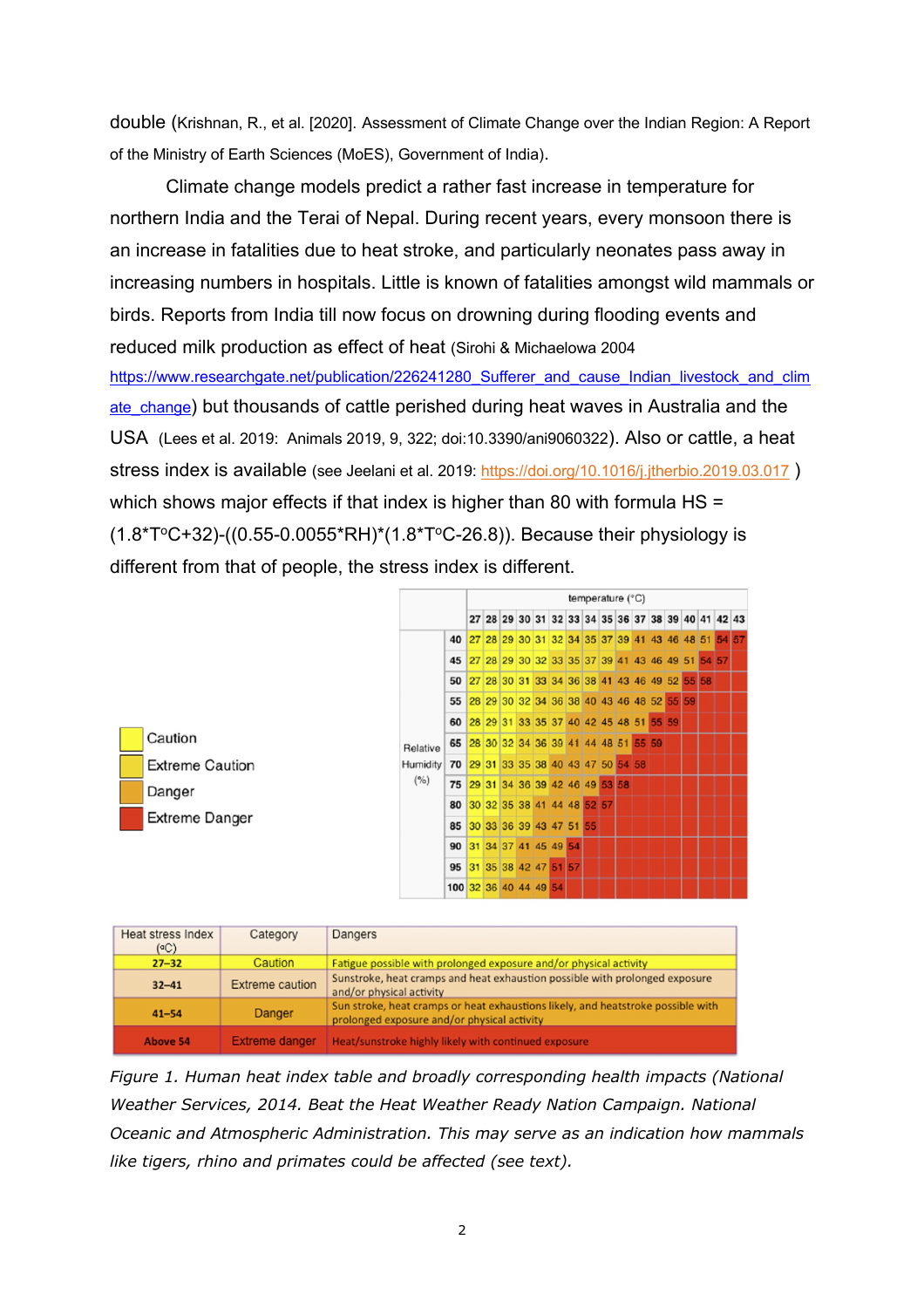Humans can better cope than many mammals with heat because of their copious sweating ability, their bare skin, and their many behavioural adaptations including the building of fans or air conditioning. These options are not available to wild mammals. They can try to achieve evaporative cooling in shaded, windy areas or by immersing in waterbodies that have temperatures lower than about 34 degrees C. Ruminants (such as deer) can cope relatively well with high temperatures because of specialized arteries cooling the brain, which horses, rhinos, tigers and humans do not have. In ruminants, arterial blood is cooled in the nasal cavity through evaporative cooling from where the arterial blood flows to the brain. This cooling in the nasal cavity is not possible at high relative humidity of the air. Deer are also known to cool by licking their coat: whence evaporative cooling is possible (by standing on exposed places to pick up wind) if the relative air humidity is low. Tigers do not have a well-developed arterial cooling system for their brain, so high temperatures can become more easily fatal for them then for deer. They can achieve evaporative cooling by wetting their fur if the relative humidity is low. And, like rhinos, they can achieve cooling by immersing in water under the condition that this water is some degrees cooler than their body temperature. However, during a prolonged heat wave, small standing water bodies become too warm if the relative humidity is high or if irradiation is high (see for formulas: Losordo & Piedrahita 1991 *Ecological modelling 54*, 189-226) and they have to find flowing water. Yet even from zoo studies, little is known yet about the thermal requirements of tigers (see Stryker, J. A. (2016). Thermoregulatory behaviour assessment and thermal imaging of large felids. PhD. Thesis University of Guelph) but prolonged temperatures above 37  $^{\circ}$ C in the shade with high relative humidity can be thought to be as dangerous to people as to tigers, but also to other mammals which all have a normal body temperature around  $37 \,^{\circ}$ C.

Because wild mammals in the present Anthropocene are confined to smallish protected areas, out of which they are not welcome due to crop damage or depredation on livestock and humans, there is an urgent need to investigate (a) the current heat load landscape, (b) the heat load landscape of areas close to the Terai reserves. Even though there is much discussion about 'climate change', of only a few mammals it has been shown that heat stress may limit their numbers and distribution; a rare study which shows this, is work on the elk (Lenarz, M. S., Nelson, M. E., Schrage, M. W., & Edwards, A. J. (2009). Temperature mediated moose survival in northeastern Minnesota. The Journal of Wildlife Management 73, 503-510). Yet given the rapidity of climate warming in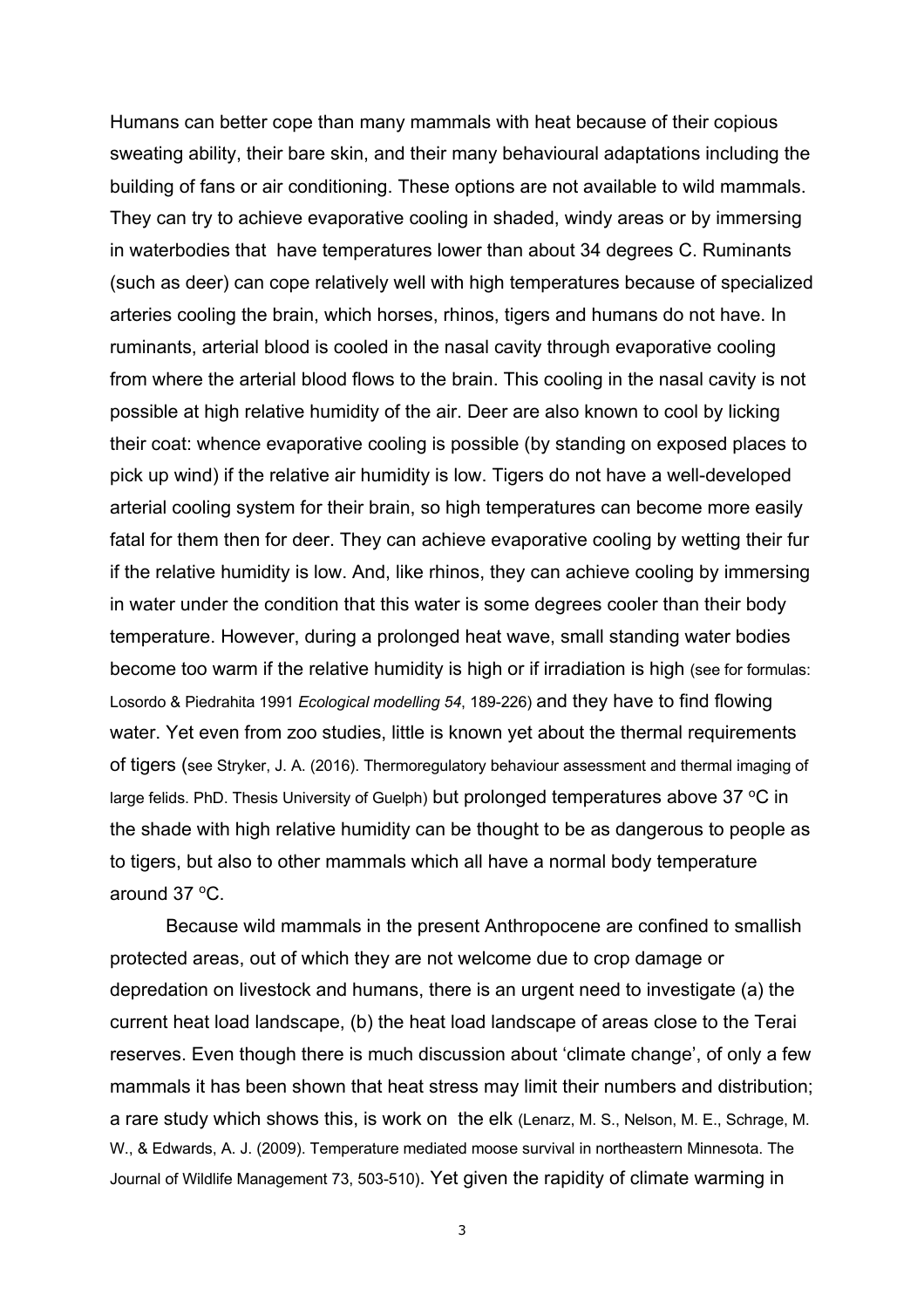northern India and the Terai, and the dangerous situations already occurring to people, it stands to reason to assume that tigers will be badly affected in the coming decades.

There are at present two important measuring systems in place all over Nepal, namely the series of weather stations that are maintained by Nepali authorities, and the temperature sensing satellites, e.g., of the European Union. Complex formulas that derive the air temperature from these satellite data are available but groundtruthing from Nepal is nearly absent (see J. Hooker, G. Duveiller & A. Cescatti [2018] A global dataset of air temperature derived from satellite remote sensing and weather stations. Scientific Data volume 5, Article number: 180246). Moreover, the satellites do not measure relative humidity. For temperature, there is an additional source of information, often overlooked, and that can be found in many cameras. Many cameras that are used as camera traps also have a thermometer, and that information is logged. However, the relation between camera temperature, air temperature and the temperature that animals and humans sense is not very clear.

The temperature that people and animals sense ('feel', 'experience') is measured inside so-called 'black globes'. These are hollow copper spheres, painted black, to measure radiant temperature. The blackness is meant to make the globe work as a perfect black body (see, e.g., https://en.wikipedia.org/wiki/Black\_body) that is in thermal balance with its surroundings. The ones we have used have a diameter of seven cm. Also animals, including naked humans, radiate and absorb energy as if they are black bodies regardless of skin colour.

#### *Proposition – the aim*

Because previous work in Bardiya National Park, we believe that this Reserve is ideally suited for calibrating equipment that is already in place (see below, under 3) but because of it abutting the Siwaliks, this Reserve has the physical propensity to be extended into the hills to mitigate for climate change. Finally, because the Warden has expressed his wish to investigate the lay-out and design of water holes over the Park, an understanding of the heat landscape and thermal stress is important.

Here we propose through the deployment of a number of black globes and some hygrometers in Bardiya N.P. and its surroundings to achieve the following: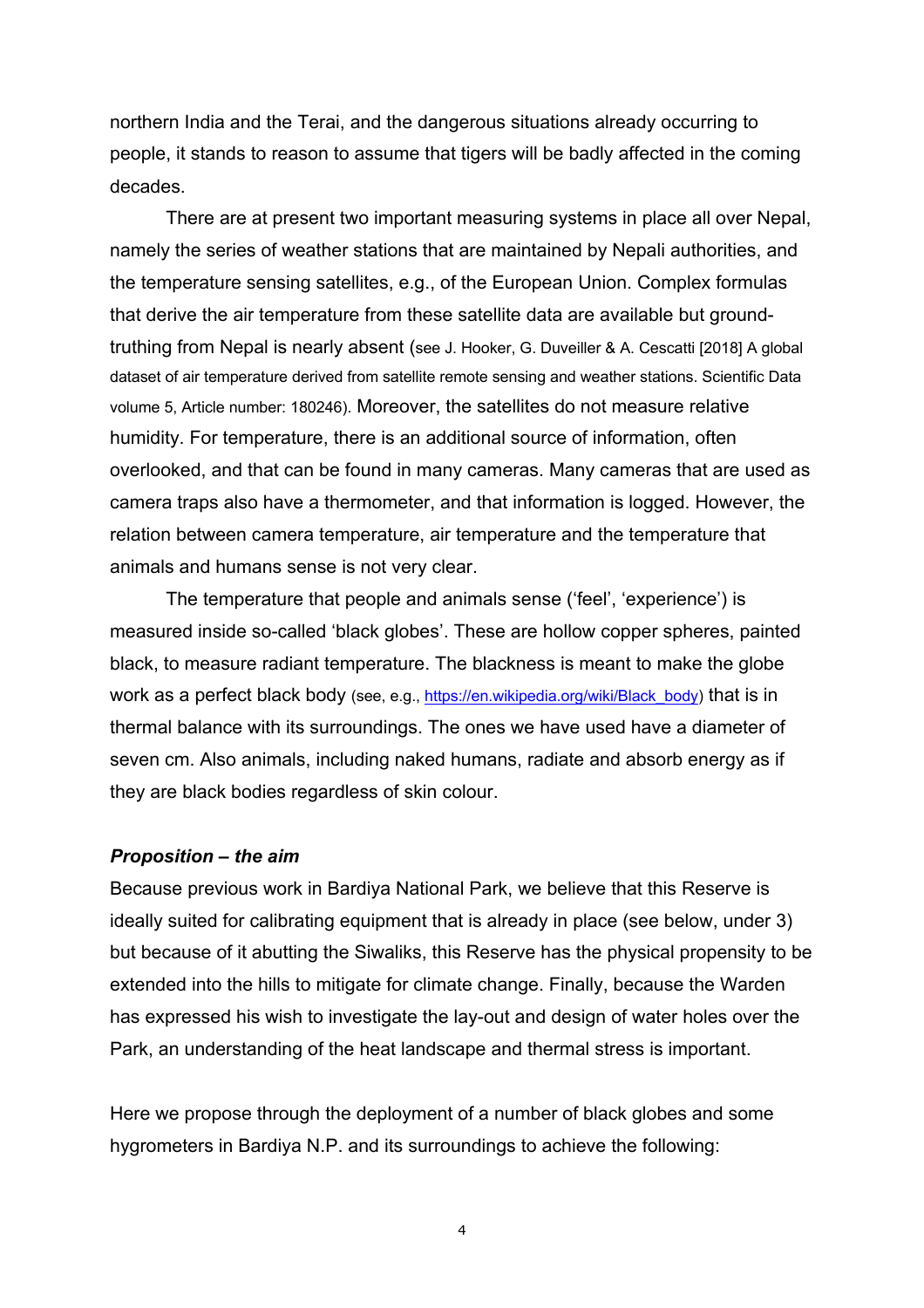1. Calibrate the European satellite data that measure the temperature in Nepal at a scale of 1 km x 1 km with ground data (see: https://sentinel.esa.int/web/sentinel/userguides/sentinel-3-slstr/resolutions/spatial/1km). Please be ware that the long wave bands of the thermal bands necessitate a large-scale pixel size.

2. Calibrate the black globes with the official weather stations that Government maintains at (i) Karnali Chisapani, (ii) Rajapur, (iii) Babai Bridge, and (iv) Guleriya. There are no functioning weather stations in Bardiya NP (pers. comm. Shyam Thapa, November 2020).

3. Calibrate the thermosensors inside camera types that are deployed for camera trapping in Bardiya NP. In Bardiya, through the support of the Himalayan Tiger Foundation, three types of cameras for camera trapping are deployed, to wit: Reconyx HC500, Reconyx HF2 Hyperfire and Browning. Both Reconyx types have temperature sensors while the Brownings do not. In Bardiya NP, there are 20 cameras of the Reconyx HC500type and 22 of the Reconyx HF2 Hyperfire type.

4. Determine the heat stress index for different habitats of the Park at different times of the year as has been determined for people as for cattle (and to be used for tigers and deer).

### *The purpose*:

1. To be able to extrapolate from the European satellite system's heat images the real air temperatures across the whole of Bardiya and beyond into the Siwaliks.

2. To be able to use all Reconyx cameras that are deployed in Bardiya NP or elsewhere as reliable heat sensors.

3. To better be able to map habitat suitability (and especially heat stress) for tigers and deer over the year for the whole of Bardiya and adjacent terrain.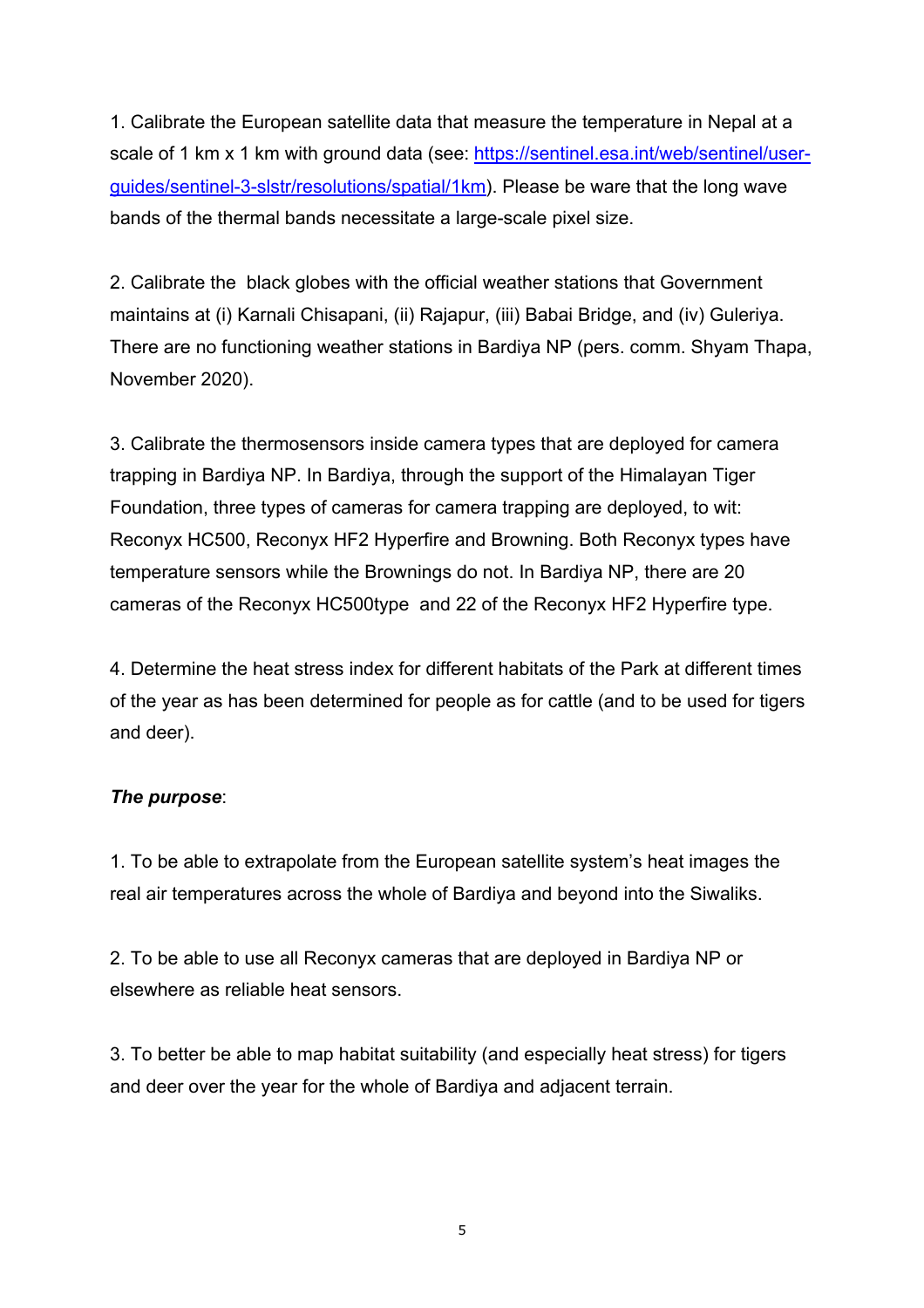4. To enable NTNC to pro-actively investigate the neighbouring Siwaliks (through remote sensing) that may become the "thermal refuge" for tiger and deer in future if the climate warms up further, and further to enable NTNC to advice the management of the existing Park considering the optimal allocation and design of pools and waterholes for creating "thermal refuges" within the Park.

5. To compare activity patterns of deer and tigers, such as detected by the vertical camera trap network, with the heat landscape, the heat phenology over the day and thermal stress indices as determined by the black globes and the hygrometers.

#### **Implications for management and design of Bardiya National Park**

There are two important implications of the outcome. The first is the long-term design of the boundaries of this National Park (and others in the Terai). The predicted climate change for India are just as relevant for that country as for the Terai of Nepal. Heat waves are projected to increase infrequency (3- to 4-fold) and the average one will last twice as long as the at present ones, and the average temperature will increase another  $5.5 \, \text{°C}$ . The results of these measurements will allow the relevant authorities to investigate whether it is expedient to increase the parks' boundaries into the hills. Since the decrease in temperature (the lapse rate) is 0.6  $\degree$ C per 100 meter altitude gained, an increase in temperature due to climate change can be compensated with an increase in altitude of 900 m. Indeed, due the proximity of the Himalayas and its foothills, Nepal is one of the very few countries that can do adaptive management and as such can take a leading role in climate mitigation and nature conservation.

The second implication of this proposed investigation, is the increased understanding of the role of water holes for large mammals. These are not only for water provisioning to quench thirst, but also to enable tigers and rhinos to cool down during a heat wave. In the cattle industry, this is already getting attention (see, e.g., https://www.mla.com.au/contentassets/4517a8f3dd64489da503f1b0ee3b0a3b/flot.322\_final\_report.pd f) .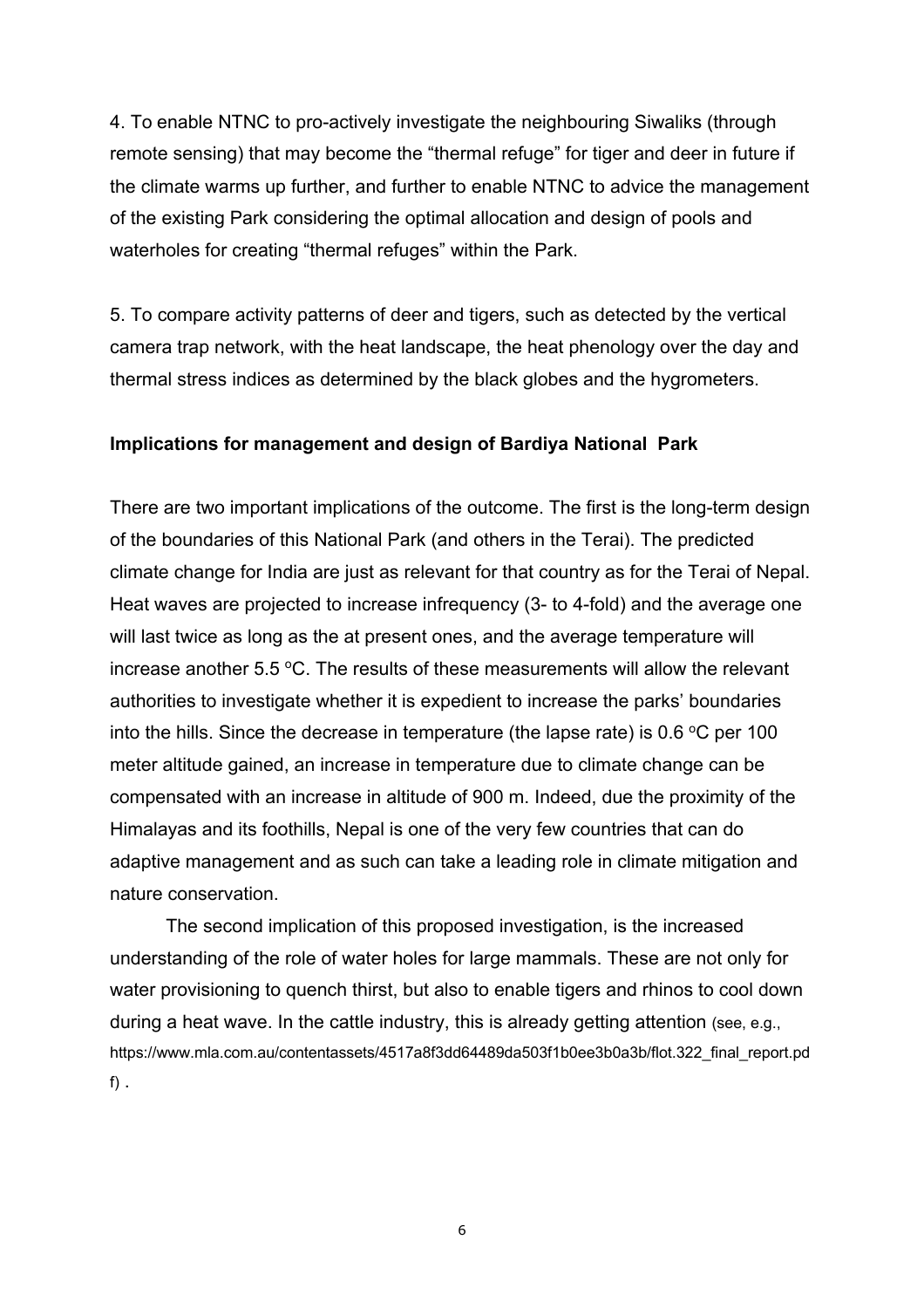### **The number of black globes and hygrometers needed:**

1. To adequately calibrate the 20 cameras of the Reconyx HC500type and 22 of the Reconyx HF2 Hyperfire type cameras, per camera type five are sufficient (so totally fourteen black globes). These should be stratified for habitat type (closed forest, gallery forest, etc.; see point 4 below).

2. To calibrate the black globes against professionally maintained weather stations (four government maintained stations), four black globes are sufficient.

3. To determine the average temperature in a 1 x 1 km pixel as measured by the European Sentinel satellite system, five black globes per pixel are reasonably needed, while five pixels are statistically satisfactory. This would lead to twenty-five black globes being needed, but this array can to a major extent overlap with the ten needed for # 1but not for #2 (they are too far removed from the others).

4. To adequately measure relative humidity, necessary for calculating the heat index as given in Figure 1, it would be highly desirable to have a number of hygrometers in different habitat types, namely, (i) near the Karnali in open riverine land, (ii) in the middle of a grassy plain (phanta), (iii) in the shade of a large tree on a phanta , (iv) in a forest edge, (v) in a riverine forest, (vi) in a Sal forest with much undergrowth, and (vii) in a Sal forest without undergrowth. Small hygrometer with internalized data loggers are available. Because relative humidity is critically dependent on the local temperature, each of these hygrometers should be accompanied by a black globe. Per habitat type this should be repeated ("*in duplo*") to account for variability.

The total number of black globes needed is thus 10 (for #1), 4 (for #2), 5 (for #3; i.e. 5 for the five midpoints of a square kilometre, and 2 x 7 (for #4) totalling 36. These will be of two types, namely, the simple black globes with sensors and loggers (22 pc.) and black globes with relative humidity sensors and loggers (14 pc.).

The simple black globes with sensors (iButton-type DS1925L) can store 125,440 time-stamped values, allowing for a high measurement frequency.